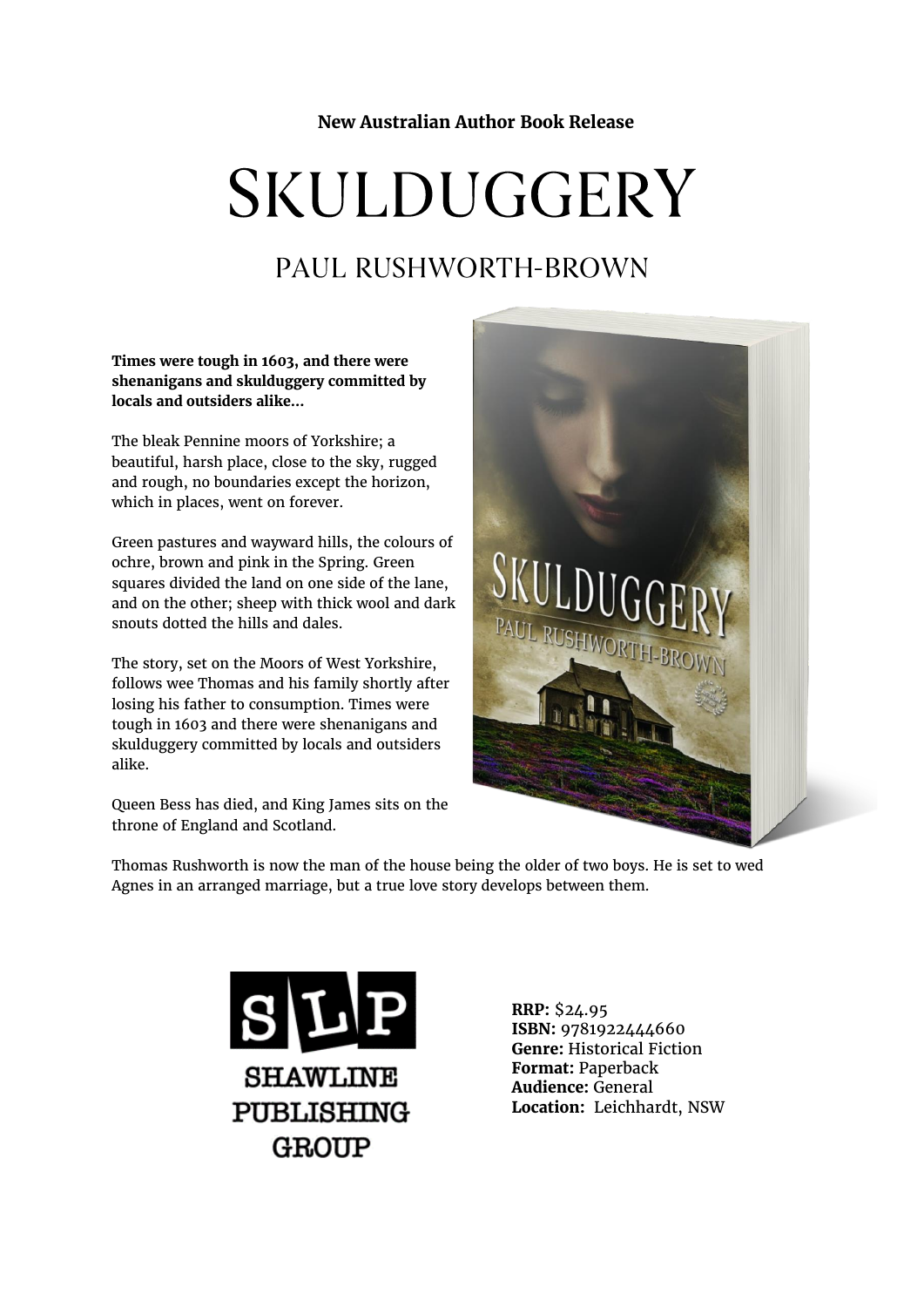## **About the Author: PAUL RUSHWORTH-BROWN**



Paul Rushworth-Brown was born in Maidstone, Kent, England. He spent time in a foster home in Manchester before emigrating to Canada with his mother in 1972. He spent his teenage years living and going to school in Toronto, Ontario where he also played professional soccer in the Canadian National Soccer League. In 1982, he emigrated to Australia to spend time with his father, Jimmy Brown, who had moved there from Yorkshire in the mid-fifties.

Paul became a writer in 2015 when he embarked on a six-month project to produce a written family history for his children, Rachael, Christopher, and Hayley. Through this research, he developed a passion for writing.

### **Available everywhere great books are sold from 15th April**